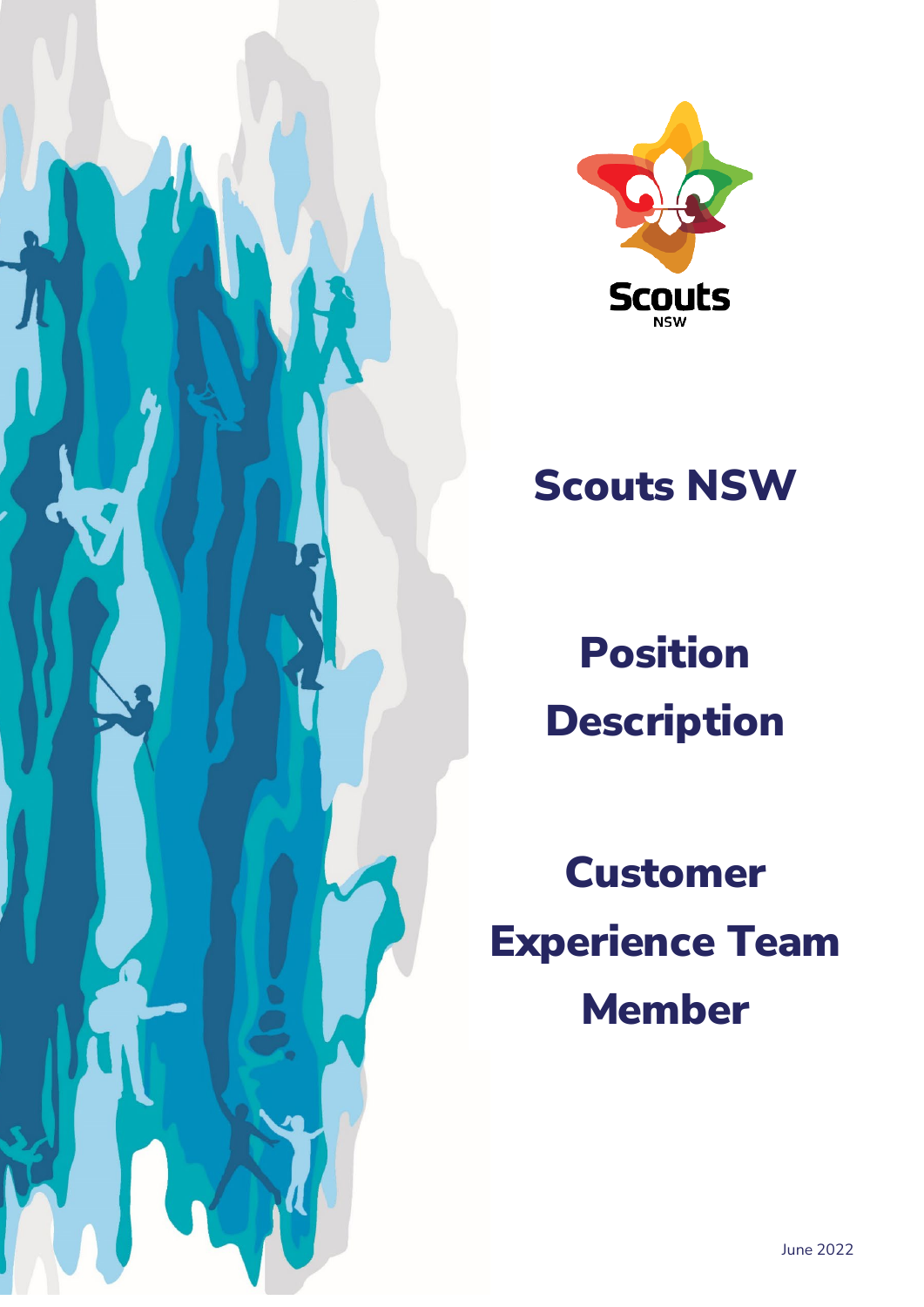2

# Purpose of the position

Baden Powell Activity Centre is a leader in group accommodation, school camps and outdoor learning, youth activity and bespoke outdoor options. The Customer Service position works amongst a diverse range of products and clients and within a small team in order to deliver exceptional service. Working under the direction of The Centre Manager, this position offers a diverse platform to grow the business.

A keen sense of what clients and the business's needs are and building administrative processes to suit will be required of the candidate, along with adapting old systems to suit the new format of business.

This position is fundamental to the growth of activity centres, both with existing and new clients and provides an exciting opportunity for the right candidate. Working within a vibrant team, this position will realise success through diligent administration practices, extraordinary customer service values, and an eager attitude to succeed.

## Reporting and Tenure

#### Direct Reporting Line

The Guest Services/Admin role reports to and works with the Centre Manager.

Matrix Working Relationship Lines

Includes Activity Centre guests, school groups, community groups, other customers, Scouting groups, CAC/BPAC Activity Instructors, Centre Manager(s), Administration staff, Maintenance Manager, Caretaker, cleaning staff, catering staff, (Cataract Activity Centre) Ranger teams and other Scouts NSW volunteers, service suppliers (activities and elements specialists), Commercial Manager.

### Responsibilities and duties

#### **Key Responsibility Area**: **Day to-Day operations**

- Welcome all visitors and guests, either in person or via phone and answer or refer enquiries.
- Effectively manage the inquiry, quote and booking process.
- Manage and oversee the communication and information gathering process with visiting groups prior to their booking.
- Maintain all operating and booking systems to be up to date at all times.
- Administer the Activity Centres booking email address and website enquiry page to maintain customer enquiries are answered within a timely manner.
- General administrative duties as required
- Financial reporting is completed as required
- Continually liaise with the Centre Manager to assist in the coordination of groups and group activity programs.
- Liaise with quests to ensure all of their needs are met during their stay.
- Complete cleaning and maintenance tasks as required

The position will commit to driving excellence of the Activity Centres offering with customer satisfaction at the forefront of everything it does.

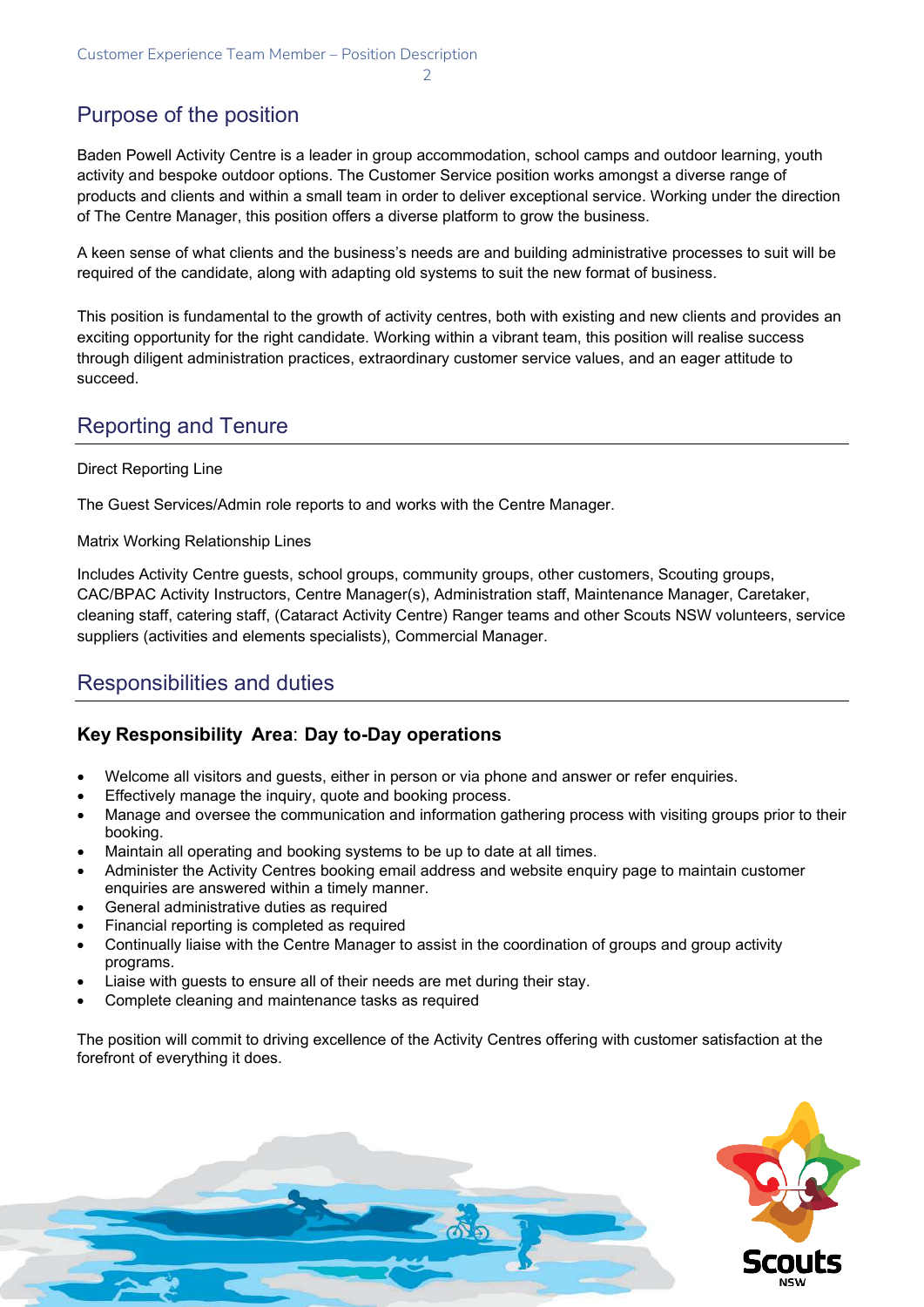3

#### **Key Responsibility Area 2: Customer experience**

- Communicate effectively with current and potential customers, building long-term loyalty with our customers and guests
- Provides activity experience which meets the needs and high expectations of our visitors and guests, and ensures compliance with industry policies, standards and procedures.
- Grows an intricate knowledge of the site and its offered experiences
- With the direction of the Centre Manager, contributes to the marketing of the site, via its social media presence.
- Greets and tours potential clients around the site.
- Works with fellow staff to provide the very best experience for all children to deliver fun and educational outcomes to the best of their ability.
- Leads by example, demonstrating the highest level of professionalism, customer satisfaction and respect that is required from all staff members.

### **Key Responsibility Area 3: Business and program development**

- Assists in the development of new products with the visitor experience in mind.
- Will continually participate in professional development to ensure quality control and best practice delivery.

### **Key Responsibility Area 4: WHS and Scouts NSW core values and principals**

- Demonstrate commitment and understanding of Scouts NSW core values and principals.
- Manage risks and ensure compliance with WHS to the highest standards.
- Ensure that all visiting groups are appropriately inducted and made aware of all aspects of site safety including hazards, property boundaries, and emergency procedures (including bushfire).
- Maintain compliance with relevant industry codes, including Scouts NSW Child Protection Policy.

Understand all Scouts NSW policies and procedures and demonstrate these standards towards all staff and visitors at all times.

### **Qualifications**

• The applicant's successful application for the role will be subject to a satisfactory police check return in accordance with the Scouts NSW Child Protection Policy.

## Required Work Experience and Skill

- Current 1<sup>st</sup> Aid and CPR
- Experience in office management or has a background with the administrative process
- A keen interest in tourism-related businesses

# Core Competencies Required

### **Knowledge and Experience**

- A passion for outdoor education and providing outstanding customer experiences.
- Strong customer service ethic.
- A team player with strong team building, motivational and facilitation skills.